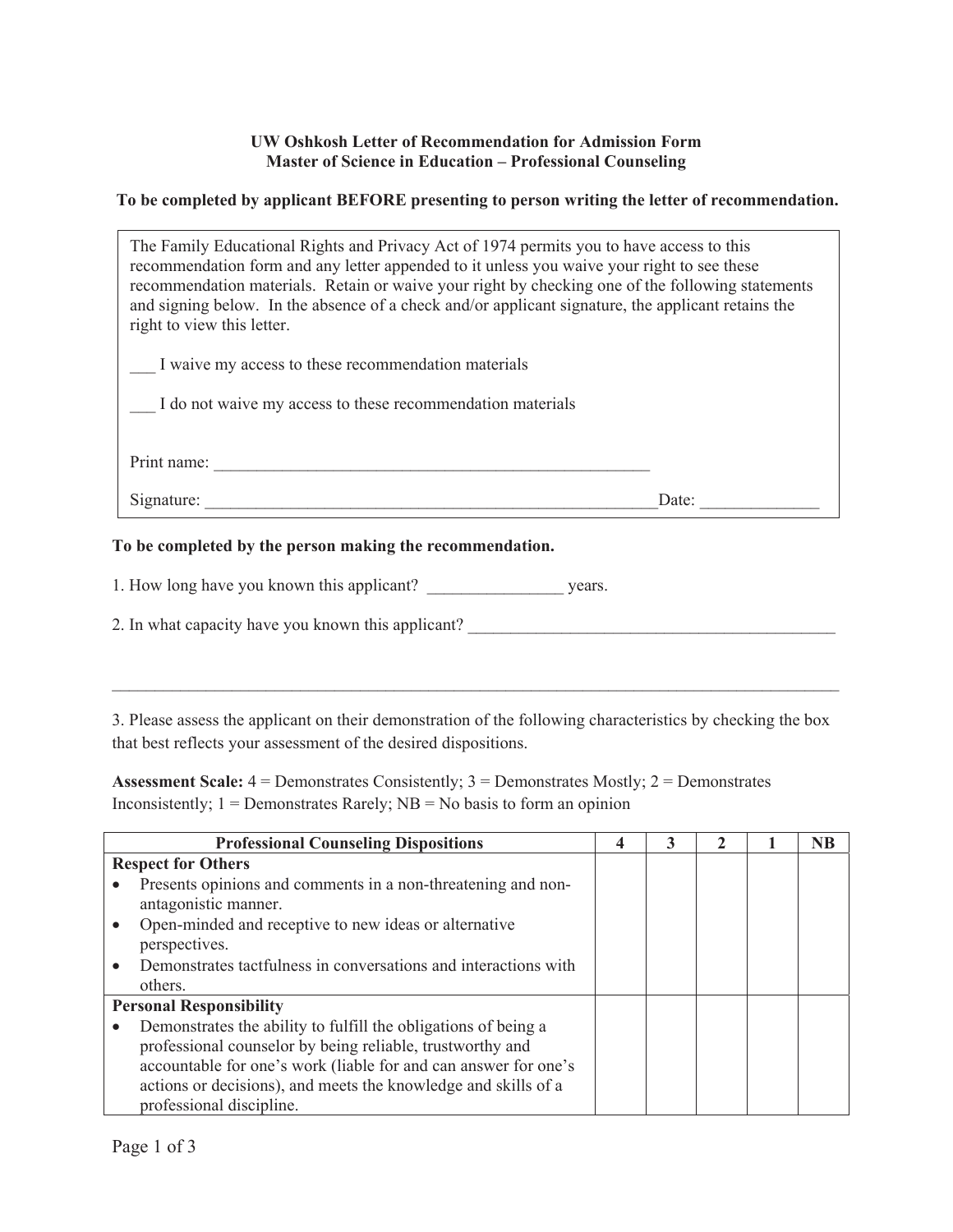| Demonstrates the belief that one's own experiences are                                                    |  |  |  |
|-----------------------------------------------------------------------------------------------------------|--|--|--|
| controlled by their own skill or efforts (internal locus-of-                                              |  |  |  |
| control).                                                                                                 |  |  |  |
| Resourceful and able to adapt to new situations and challenges.<br>$\bullet$                              |  |  |  |
| Accepts feedback from others in a non-defensive manner.<br>$\bullet$                                      |  |  |  |
| <b>Perceives and Honors Diversity</b>                                                                     |  |  |  |
| Shows an appreciation and respect for the culture, values,<br>$\bullet$                                   |  |  |  |
| lifestyles and opinions of others.                                                                        |  |  |  |
| Seeks feedback about multicultural knowledge, skills, and<br>$\bullet$<br>competencies.                   |  |  |  |
| Attends to issues of social, economic and political equity for<br>$\bullet$                               |  |  |  |
| individuals and groups that differ by gender, race, ethnicity,                                            |  |  |  |
| social class, ability, and sexual orientation.                                                            |  |  |  |
| <b>Commitment to Learning</b>                                                                             |  |  |  |
| Actively participates in all learning experiences designed to<br>$\bullet$                                |  |  |  |
| foster mastery of the content, competencies, and professional                                             |  |  |  |
| counseling practice.                                                                                      |  |  |  |
| Accepts leadership responsibilities, demonstrates initiative, and<br>$\bullet$                            |  |  |  |
| engages in professional behavior toward faculty, peers,                                                   |  |  |  |
| colleagues, supervisors, and clients.                                                                     |  |  |  |
| Demonstrates a proactive approach to professional development<br>$\bullet$<br>beyond course expectations. |  |  |  |
| Course work and assignments reflect quality effort.                                                       |  |  |  |
| <b>Self-Reflection</b>                                                                                    |  |  |  |
| Identifies personal strengths and areas needing development or<br>$\bullet$                               |  |  |  |
| change.                                                                                                   |  |  |  |
| Demonstrates a desire to grow and develop as an emerging<br>$\bullet$                                     |  |  |  |
| professional counselor.                                                                                   |  |  |  |
| Demonstrates the ability to think about and change restrictive<br>$\bullet$                               |  |  |  |
| personal behaviors.                                                                                       |  |  |  |
| <b>Personal Integrity</b>                                                                                 |  |  |  |
| Honest.                                                                                                   |  |  |  |
| Authentic, sincere, and compassionate.<br>$\bullet$                                                       |  |  |  |
| Understands own personal values and beliefs and the ways in<br>$\bullet$                                  |  |  |  |
| which these affect interpersonal relationships.                                                           |  |  |  |
| <b>Interpersonal Competence</b>                                                                           |  |  |  |
| Participates as an effective team member.                                                                 |  |  |  |
| Interacts with others in a positive, professional manner.<br>$\bullet$                                    |  |  |  |
| Actively engages in teamwork.                                                                             |  |  |  |
| <b>Personal and Professional Maturity</b>                                                                 |  |  |  |
| Displays a positive work attitude and enthusiasm for the task at-<br>$\bullet$<br>hand.                   |  |  |  |
| Internalizes importance of professional work behaviors.<br>$\bullet$                                      |  |  |  |
| Demonstrates diplomacy and poise.<br>٠                                                                    |  |  |  |
| Demonstrates social perceptiveness; being aware of others'<br>$\bullet$                                   |  |  |  |
| reactions and exerting an effort to understand such reactions.                                            |  |  |  |
| <b>Self-Care</b>                                                                                          |  |  |  |
| Addresses personal issues that may affect professional life.<br>$\bullet$                                 |  |  |  |
| Demonstrates desire for wellness and balance.                                                             |  |  |  |